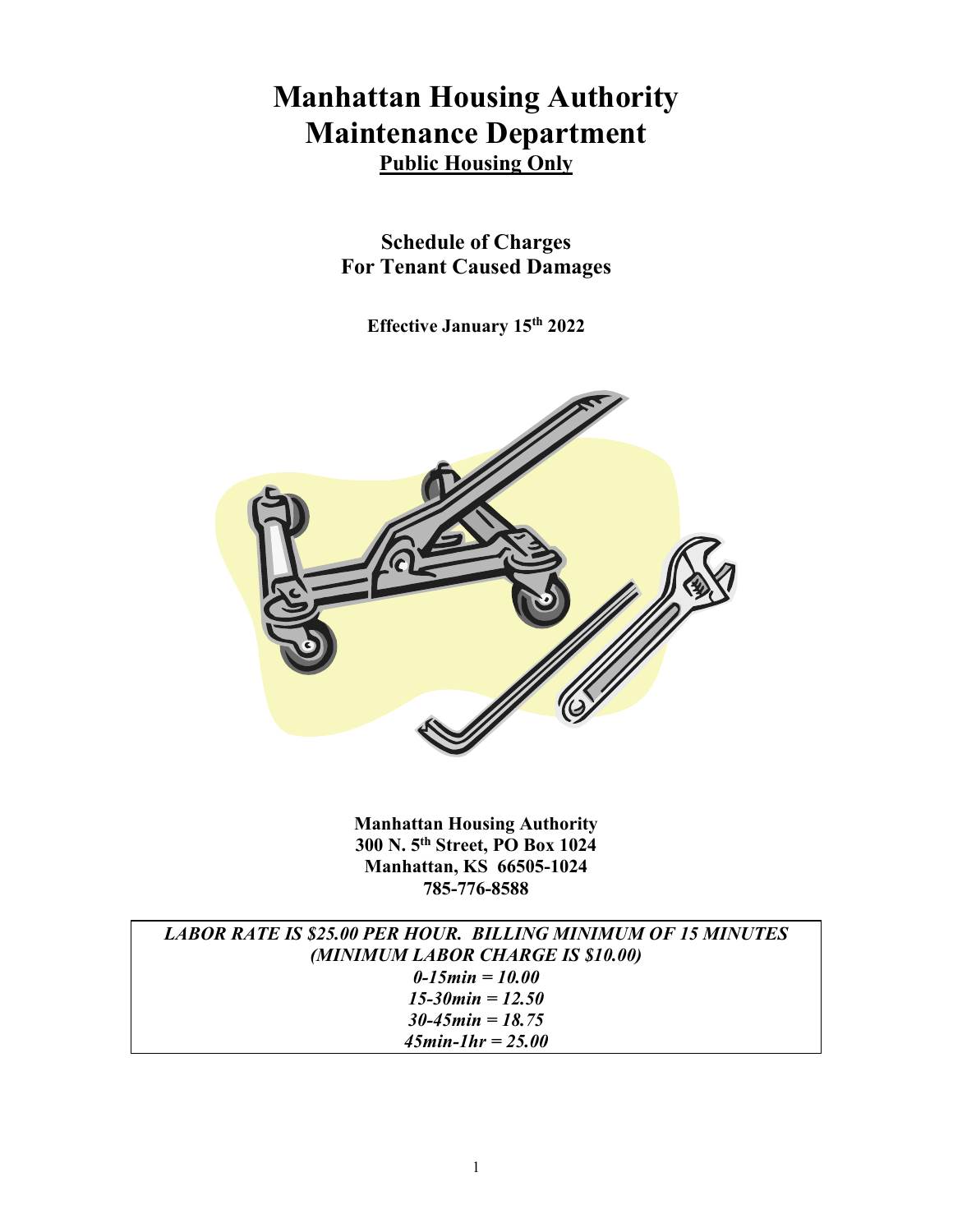#### **SCHEDULE OF CHARGES**

## **SCHEDULE OF APPROXIMATE CHARGES TO RESIDENTS FOR SPECIAL SERVICES**

 The Housing Authority makes no charge for repairs or replacements in a resident's home when such services are due to fair wear and tear over a reasonable period of time. Fair wear and tear are defined as any item that deteriorates through average usage as determined by the Housing Authority. If, however, there is evidence of abuse, misuse or negligence on the part of the resident and changes made by non-Housing Authority personnel, a charge will be made for repair and/or replacement to the original status.

 All charges will be explained to the resident at the time of repair. If the resident is not at home, the yellow copy of the work order or a door hanger will be left explaining the charges. If the resident disagrees with said charges, the resident may request a Grievance Hearing in accordance with the Grievance Procedure to discuss the disputed charges.

 The resident has thirty (30) days from the date of the move-in inspection in which the resident shall report all items in disrepair, missing, or not working properly, that were not noted on the move-in inspection form. No charge will be made for such repairs during this thirty (30) day period.

#### **REPAIR COST**

ALL CHARGES LISTED ARE MAXIMUM BASE CHARGES. ON MOVE-OUTS THE CONDITION OF THE UNIT IS TAKEN INTO CONSIDERATION REGARDING MAXIMUM BASE CHARGES. A LESSER BASE CHARGE MAY BE USED AS A STARTING POINT FOR COMPUTING CHARGES ACCORDING TO FAIR WEAR AND TEAR. IF AN ITEM IS NOT LISTED, WE WILL CHARGE LABOR PLUS MATERIALS.

|              | <b>Painting - Ceilings and Walls</b>                        |                 |                                            |            |                  |
|--------------|-------------------------------------------------------------|-----------------|--------------------------------------------|------------|------------------|
|              | <b>EFFICIENCY</b>                                           | <b>BEDROOM</b>  | 2 BEDROOM                                  | 3 BEDROOM  | <b>4 BEDROOM</b> |
| Labor        | \$500.00                                                    | <b>\$600.00</b> | \$650.00                                   | \$700.00\$ | \$750.00         |
| Materials    | \$150                                                       | \$165.00        | \$175.00                                   | \$185.00   | \$200.00         |
| <b>TOTAL</b> | \$650.00                                                    | \$765.00        | \$825.00                                   | \$885.00   | \$950.00         |
|              |                                                             |                 | <b>MONTHLY DEPRECIATION</b> (over 5 years) |            |                  |
|              | 15.00                                                       | 18.00           | 21.00                                      | 24.00      | 27.00            |
|              | Floor - Strip & Refinish – Carlson Plaza & Apartment Towers |                 |                                            |            |                  |
|              | <b>EFFICIENCY</b>                                           | 1 BEDROOM       |                                            |            |                  |
| Labor        | \$75.00                                                     | 80.00           |                                            |            |                  |
| Materials    | 22.00                                                       | 24.00           |                                            |            |                  |

**TOTAL 97.00 104.00** 

2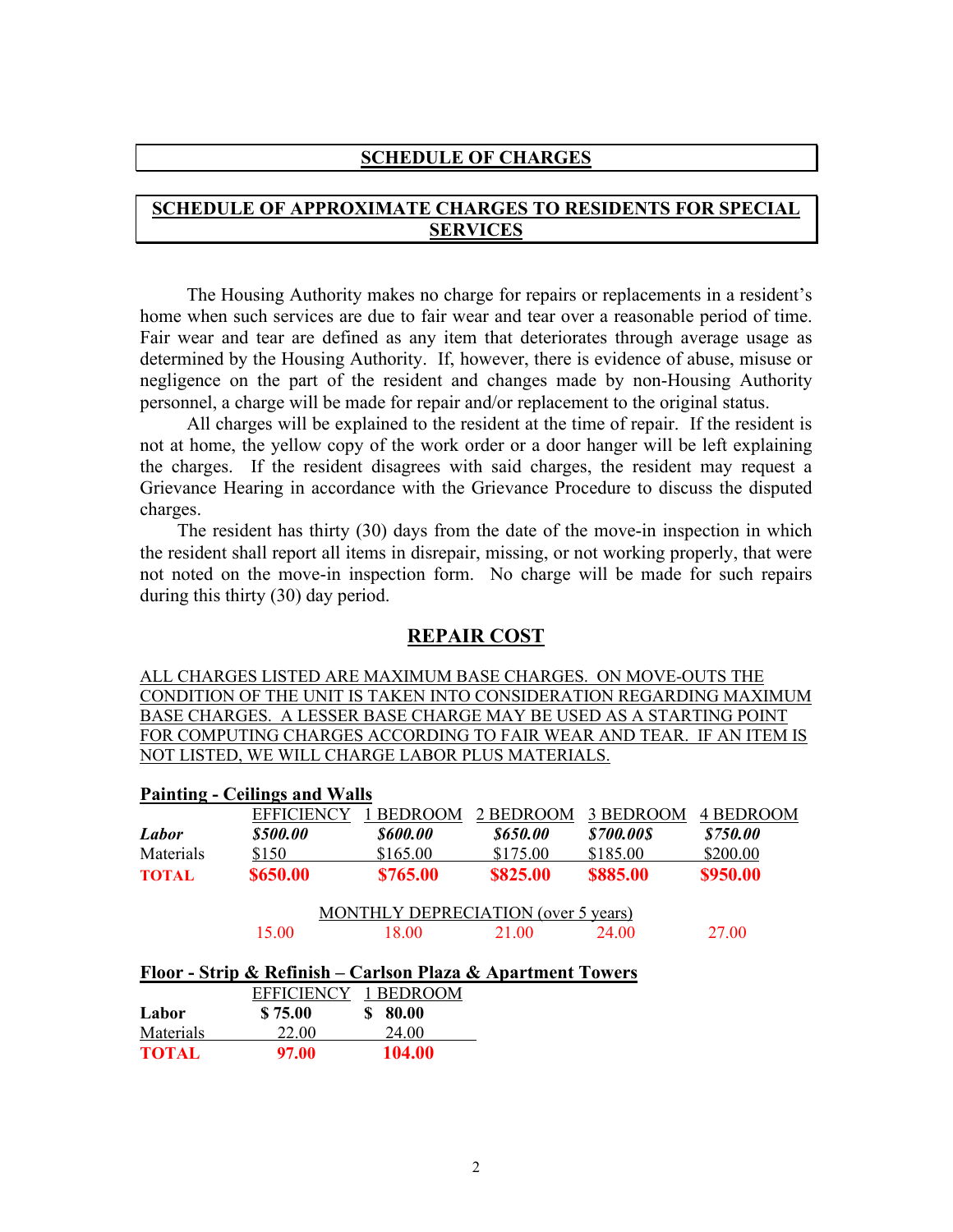# **Floor - Strip & Refinish – Family Sites**

|           | 1 BEDROOM. | $-2$ BEDROOM $-3$ BEDROOM |          | 4 BEDROOM |
|-----------|------------|---------------------------|----------|-----------|
| Labor     | \$120.00   | \$160.00                  | \$200.00 | \$240.00  |
| Materials | 65.00      | 85.00                     | 100.00   | 125.00    |
| TOTAL     | 185.00     | 245.00                    | 300.00   | 365.00    |

# **Carpet Cleaning – Apartment Towers & Carlson Plaza**

|               | <b>EFFICIENCY</b>     | 1 BEDROOM |
|---------------|-----------------------|-----------|
| Labor         | <i><b>\$65.00</b></i> | \$80.00   |
| Materials     | \$22.00               | \$26.00   |
| <b>Totals</b> | 87.00                 | 106.00    |

NO MONTHLY DEPRECIATION Base Charge of \$75.00 at move out

# **STRUCTURE**

| Anderson Windows: |
|-------------------|
|                   |

| Storm Windows (Pott & Hudson)          | 165.00            |
|----------------------------------------|-------------------|
| Top Panel (Pott & Hudson)              | 175.00            |
| Lower Panel (Pott & Hudson)            | 175.00            |
| Screen (Total Replacement)             | 65.00             |
| Latch Handle                           | 18.00             |
| Latch Spring                           | 10.00             |
| Sash Lock                              | 10.00             |
| Top Sash (Pott & Hudson)               | 200.00            |
| Lower Sash (Pott & Hudson)             | 200.00            |
| Left Jamb Liner (Pott & Hudson)        | 20.00             |
| Sash Lock                              | 10.00             |
| <b>Storm Windows</b>                   | 165.00            |
| Top & Bottom Sash (Baehr Place)        | 200.00            |
| Bathroom Casement (Place, Baehr Place) | 175.00            |
| Bedroom Casement (Baehr Place)         | 220.00            |
| Door stoppers (stick on type)          | 5.00              |
| Door stoppers (screw on type)          | 2.00              |
| Door jamb replacement                  | labor + materials |

# **Windows**

| Apartment Towers & Carlson Plaza (Pella/Manko Windows) | Special Ordered |
|--------------------------------------------------------|-----------------|
| Interior storm window replacement (large)              | \$200.00        |
| Interior storm window replacement (small)              | \$100.00        |

| <b>LABOR RATE IS \$25.00 PER HOUR. BILLING MINIMUM OF 15 MINUTES</b> |
|----------------------------------------------------------------------|
| (MINIMUM LABOR CHARGE IS \$10.00)                                    |
| $0-15$ min = 10.00                                                   |
| 15-30 min = $12.50$                                                  |
| $30 - 45$ min = 18.75                                                |
| $45min-1hr = 25.00$                                                  |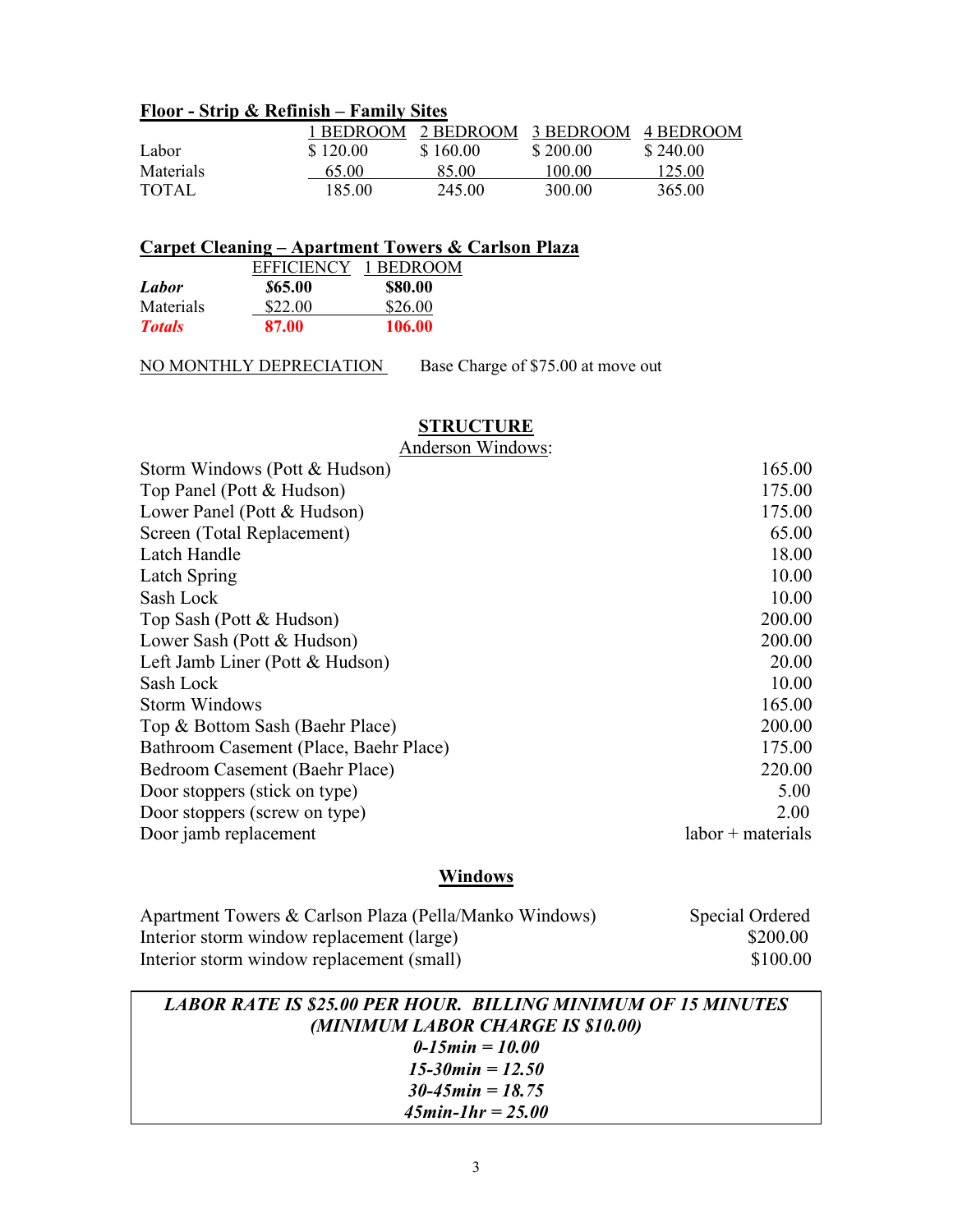# **DOORS**

| Steel Entrance Door (Beahr Place only   | \$250.00 |
|-----------------------------------------|----------|
| Steel clad six panel exterior Doors     | \$220.00 |
| Wood slab doors (Pott, Hud and Beahr)   | \$125.00 |
| Schlage Entry Door Knob/Lock-(Carlson)  | 235.00   |
| <b>Apartment Towers Deadbolt</b>        | 120.00   |
| Schlage Entry Door Passage Lever (A.T.) | 60.00    |
| Sargent Entry Knob Lock Set             | 60.00    |
| Best Lock Dead Bolt Lock Set            | 175.00   |
| Passage Door Knob Sets                  | 25.00    |
| Bathroom Door Knob Lock Set             | 30.00    |
| Closet Door Knob Set                    | 20.00    |
|                                         |          |

# **REPLACEMENT KEY COST**

| 30.00                                  |
|----------------------------------------|
| \$5.00 per key $+$ \$15.00 for deposit |
| 5.00                                   |
|                                        |

#### **P.C., H.C & B.P.**

Apartment Dead Bolt Key 5.00 + \$15.00 for deposit

# **WINDOW MINI BLINDS**

| Dining Room (Pott & Hudson) 39X64              | 18.00 |
|------------------------------------------------|-------|
| Kitchen (Pott & Hudson) 35X64                  | 15.00 |
| Kitchen (Baehr & Flint Hills) 23X48            | 12.00 |
| Bedrooms (Baehr) 43X64                         | 22.00 |
| Living Rooms (Pott $& Hudson$ ) 35X64          | 15.00 |
| Vertical Blind replacement Slats (A.T. & C.P.) | 5.00  |

# **PLUMBING**

| Toilet Bowl (Complete)                                              | 250.00          |
|---------------------------------------------------------------------|-----------------|
| Toilet Tank* (*If available, if not whole toilet will be purchased) | 150.00          |
| <b>Toilet Tank Cover</b>                                            | 75.00           |
| <b>Toilet Seat</b>                                                  | 25.00           |
| <b>Elongated Toilet Seat</b>                                        | 35.00           |
| Wash Basin                                                          | 100.00          |
| Double Stainless Sink                                               | 150.00          |
| <b>Strainer Basket</b>                                              | 15.00           |
| Shower Head                                                         | 15.00           |
| Replacement Kitchen Faucet                                          | Labor + $85.00$ |
| Stoppers (all sizes)                                                | 5.00            |
| Replacement Kitchen Sprayer Supply Hose                             | 25.00           |
|                                                                     |                 |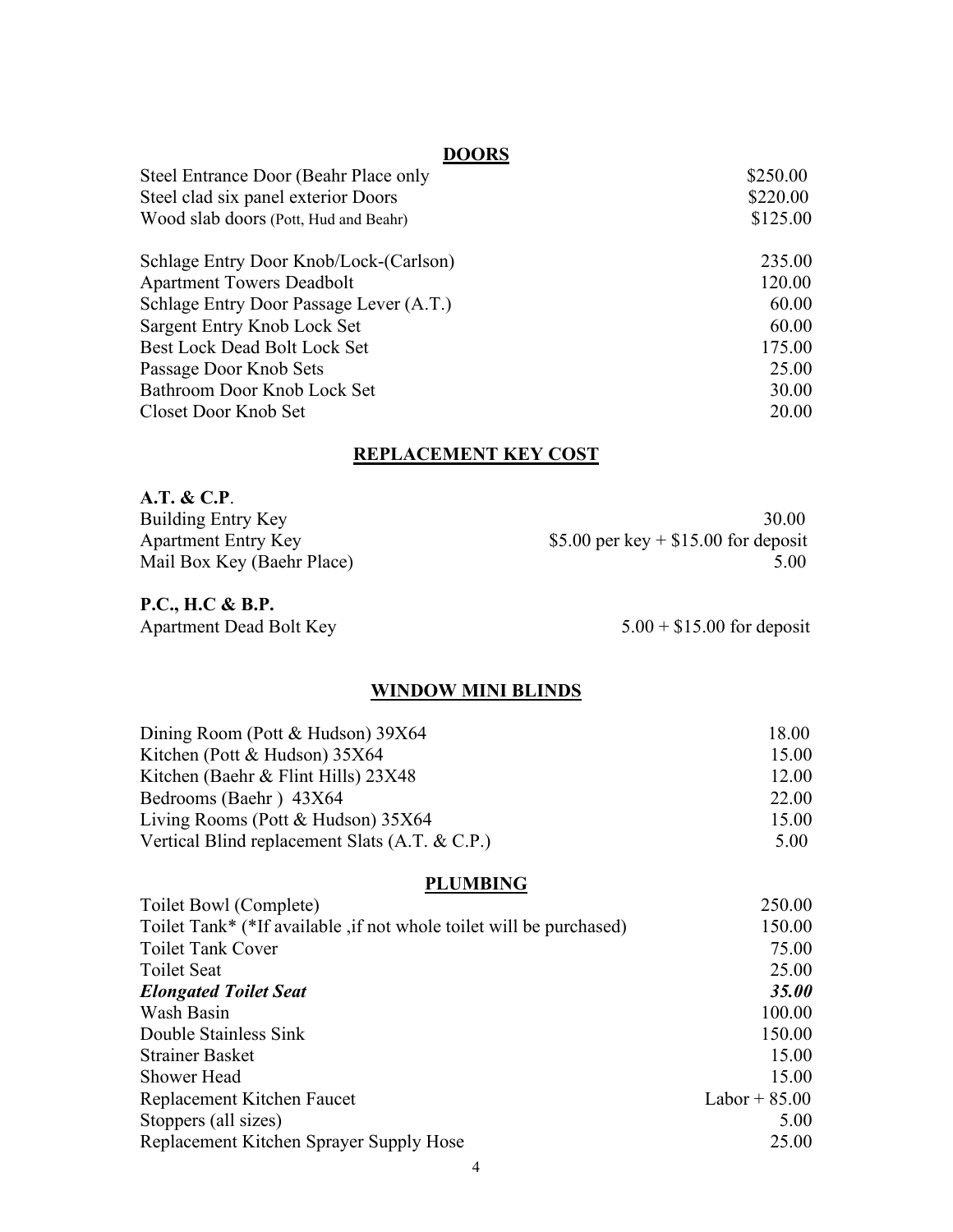# **PLUMBING**

| Toilet Paper Holder         |                                                | 12.00  |
|-----------------------------|------------------------------------------------|--------|
| <b>Grab Bars</b>            | $Labor + Materials$                            |        |
| Towel Bar 36"               |                                                | 22.00  |
| Towel Bar 24"               |                                                | 20.00  |
| Single Lever Kitchen Faucet |                                                | 100.00 |
| <b>Snake Toilet</b>         | $Labor + Materials$                            |        |
| Unstop Toilet               | Working Hours Labor + Materials: Minimum 20.00 |        |
| Unstop Toilet               | After Hours Labor + Materials: Minimum         | 50.00  |
| Unstop Kitchen Sink         |                                                | 25.00  |
| <b>Unstop Bathroom Sink</b> |                                                | 25.00  |
| Unstop bathtub              |                                                | 25.00  |
| Pop Up Stopper              |                                                | 18.00  |
| Wax Ring                    |                                                | 8.00   |
| Toilet Tank Handle          |                                                | 10.00  |
|                             |                                                |        |

# **Refrigerator/stove**

## **Prices will very according to the make and model of refrigerator and stoves; Replacement parts will be charged materials plus labor. ELECTRIC RANGE PARTS**

| Burner Element (plug-in), Small  | 30.00 |
|----------------------------------|-------|
| Burner Element (plug-in), Large  | 35.00 |
| Burner Element (wired-in), Small | 40.00 |
| Burner Element (wired-in), Large | 50.00 |
| Control Knobs                    | 18.00 |
| Drip Pan, Large                  | 8.00  |
| Drip Pan, Small                  | 5.00  |
|                                  |       |

| <b>NOTICE:</b><br>PRICES MAY VARY ACCORDING TO STOVE/REFRIGERATOR<br><b>MODULE</b>                                             |
|--------------------------------------------------------------------------------------------------------------------------------|
| <b>LABOR RATE IS \$25.00 PER HOUR. BILLING MINIMUM OF 15 MINUTES</b><br>(MINIMUM LABOR CHARGE IS \$10.00)<br>$0-15min = 10.00$ |
| $15 - 30$ min = $12.50$<br>$30 - 45$ min = 18.75<br>$45min$ -1hr = 25.00                                                       |